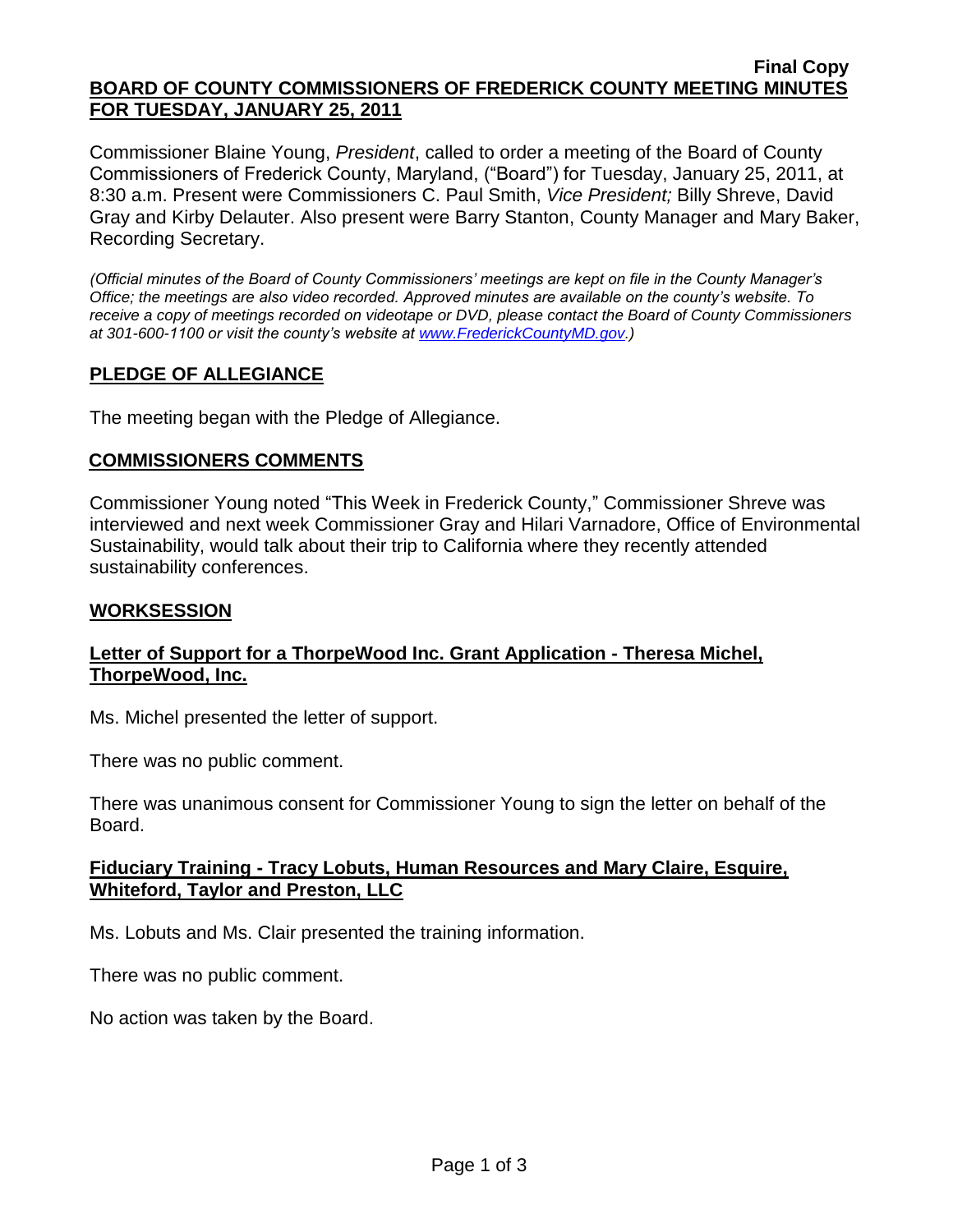#### **Final Copy BOARD OF COUNTY COMMISSIONERS OF FREDERICK COUNTY MEETING MINUTES FOR TUESDAY, JANUARY 25, 2011**

#### **Debt Issuance - John Kroll, Finance Division and Sam Ketterman, Davenport and Co.**

Mr. Kroll, Mr. Ketterman and Mr. Joe Mason, Davenport and Co. (county financial advisor), presented the debt issuance information.

There was no public comment.

No action was taken by the Board.

#### **Critical Farms Program - Blickenstaff Request for Subdivision Review - Anne Bradley, Planning Division**

Ms. Bradley presented the proposed subdivision review.

Public comment was taken from:

**Joe Brown** 

This item was deferred for two weeks.

#### **ADMINISTRATIVE BUSINESS**

## **Draft Letter to the Public Service Commission – Richard McCain, Office of the County Attorney**

Mr. McCain presented the proposed letter.

Staff and the Board noted a few changes to the letter.

Commissioner Smith moved approval for Commissioner Young to sign the letter on behalf of the Board once the changes were made. Commissioner Gray seconded the motion that passed 5-0.

#### **COMMISSIONERS COMMENTS**

Commissioner Young noted he would be attending a meeting at the state regarding school funding issues.

## **PUBLIC COMMENTS (3 MINUTE PRESENTATION)**

- Doug Kaplan
- Rolan Clark